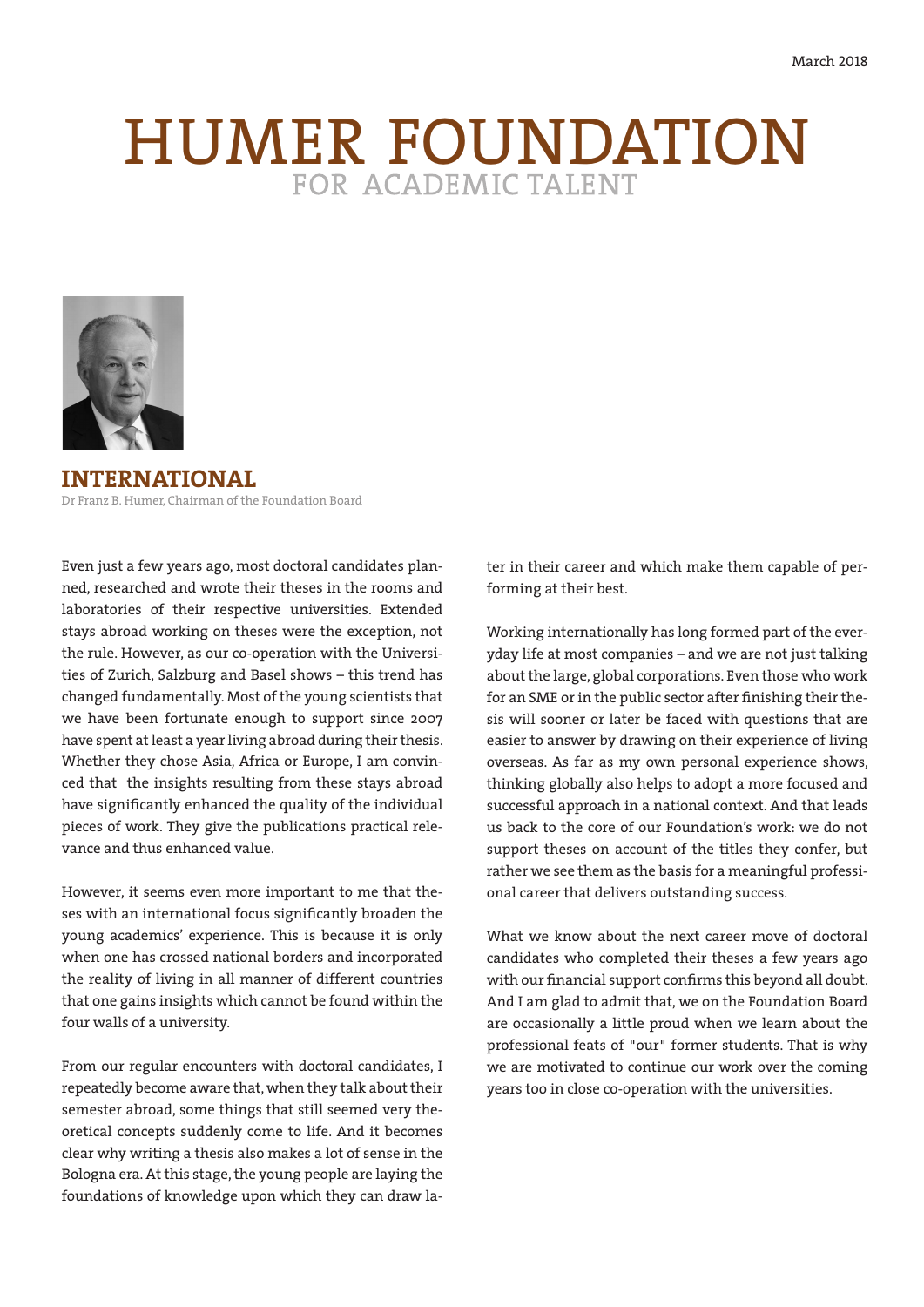

# **Performance Report 2017**

Urs Lauffer, executive member of the Foundation Board

Our Foundation, set up in spring 2007, aims to fund talented young scholars in Switzerland, Austria and other European countries, on an exclusively non-profit basis. This is done in close co-operation with the universities in Zurich, Basel and Salzburg.

In the eleventh year of our operations, we have granted the University of Zurich funding to the tune of CHF 100 000 for doctoral training in the key research area, "Asia and Europe". This sum was used to fund two doctoral candidates. As planned, this payment concludes our partnership with the University of Zurich. We have been able to facilitate many impressive theses as part of our more than ten years of support. We would like to extend a most sincere thanks to the University of Zurich and its doctoral candidates for their many years of excellent collaboration. In 2017, the University of Salzburg received a sum of EUR 210 000. This support enabled six candidates to continue their doctoral work at the Salzburg Centre of European Union Studies during the year under review. And, finally, the Foundation has once again supported the University of Basel with a grant of CHF 150 000 for the key research topic "Africa". This sum was used to fund three doctoral candidates.

We deeply value the intensive collaboration with the relevant staff at these universities. This is the best way to ensure the quality of the individual research projects, which is regularly monitored by the professors involved. The Humer Foundation therefore still does not consider applications sent directly to it by doctoral candidates.

During the year under review, the Foundation Board met in two sessions, in Salzburg and Erlenbach. The main focus was the evaluation and approval of requests for financial support for doctoral candidates, which was undertaken on the basis of thorough, balanced assessments made by the three universities. In addition, the Foundation's statutory business (annual accounts, yearly review, auditor's report, elections) was dealt with.

Furthermore, the Foundation Board periodically reviews the success of funding activities in the presence of professors and individual doctoral candidates. In doing so, we assess both the effectiveness and efficiency of our work, thus measuring the usefulness and the economic efficiency of the allocation of our Foundation's resources. Based on this, and using specific individual cases as templates, we then define our Foundation's goals for the new financial year. And finally, we also deal with all financial issues and risks (including investment principles, which are regularly reviewed and adjusted), and oversee the work of our office.

At the end of 2017, the organisation's capital totalled around CHF 2.6 million. This represents a smaller decline than originally expected thanks to a very good financial result in the year under review. In this light, the Foundation Board believes that our Foundation can continue its co-operation with the Universities of Salzburg and Basel until at least the end of 2020, although the organisation's capital will inevitably be reduced further over these years.

The office is managed by Lauffer & Frischknecht, a communication management consultancy, on a consultative basis. Stéphanie Ramel takes care of the administration, and Fritz Frischknecht, MA Econ., is responsible for the accounts department. Swiss GAAP FER 21 is used for the annual financial statements.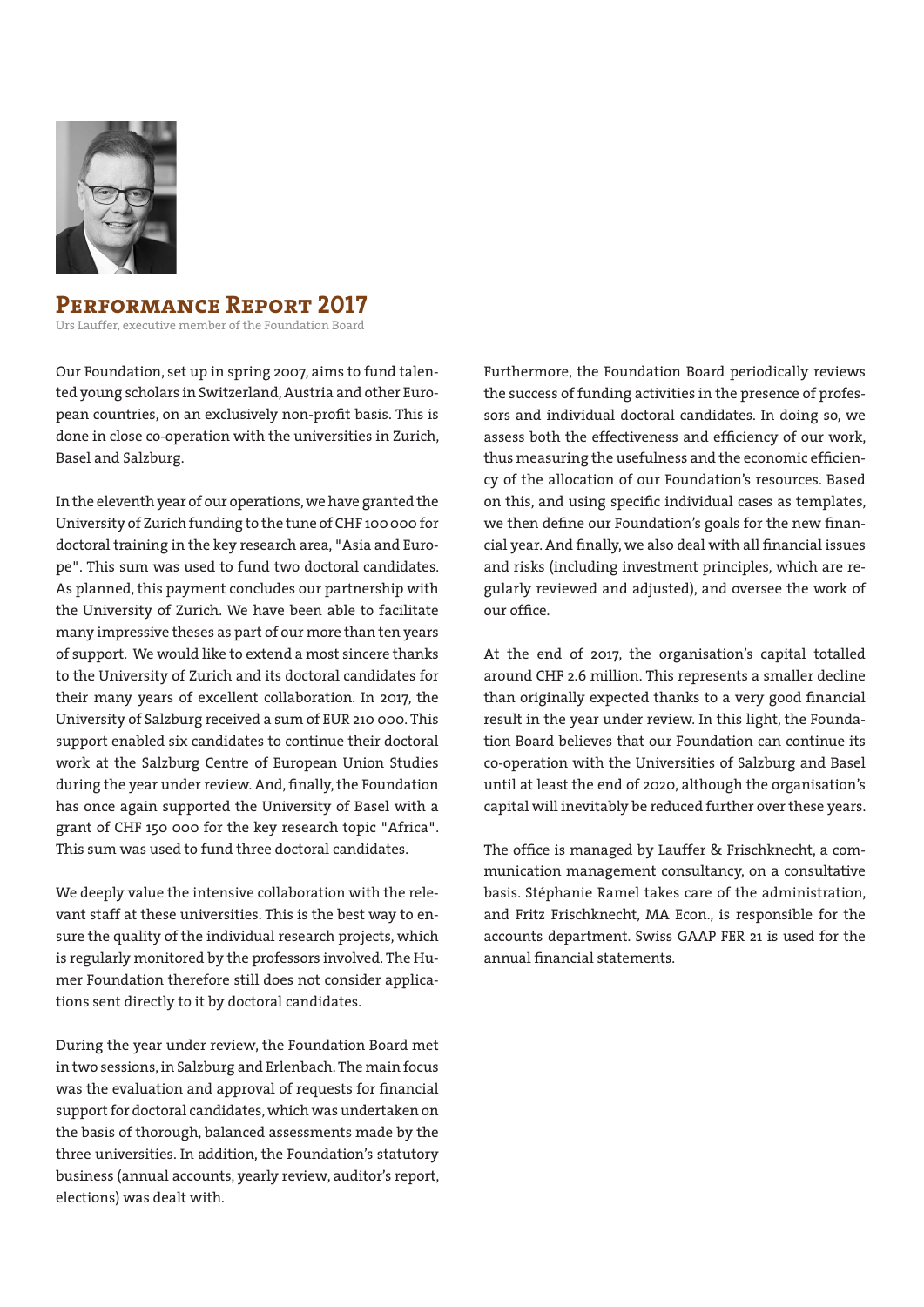# **Current Theses**

#### **University of Zurich – Asia and Europe**

**At present, the Humer Foundation is supporting the follo– wing two doctoral students:**

Nina Rageth – Medicine and Religion. Traditional Tamil Medicine in the Context of Religious Institutions Anusooya Sivaganesan – Forced to Marry. A Human Rights' Violation within its Euro-Asian Entanglements

## **University of Salzburg – European Union STUDIES**

**At present, the Humer Foundation is supporting the follo– wing six doctoral students:**

Sandra Hummelbrunner – The Consistency of European External Action

Milena Kern – Impacts of EU tax reforms Christian Kleinertz – Labour Market Effects of Immigration and Immigration Policy

Carina Kobler – Cross-border welfare rights and shifting concepts of redistributive justice: a challenge for European integration?

Thomas Lehner – Governments, Parties and the Public - The multiple layers of conflict during the Euro Crisis Isabel Staudinger – The EU and the IMF

#### **University of Basel – Africa**

**At present, the Humer Foundation is supporting the follo– wing three doctoral students:**

Raja Daouah – Emerging Trends, Developments and Opportunities of Islamic Finance: The Moroccan Case Andrea Kifyasi – Diplomatic History of China's Medical Assistance to Africa: A case Study of Tanzania, 1960 - 2015 Stephen Asol Kpabinde – Political Sermons in Kenyas Quest for Democratic Governance between 1986 and 2010: A case study of the selected sermons from the three Anglican Clergy

# **Completed Theses**

**In 2017, the following theses made possible by our Foundation were completed:**

## **University of Zurich – Asia and Europe**

Motaz Alnaouq – The Right to Life in the Palestinian Society: The Case of Death Penalty from Comparative Human Rights Perspective

AMIR HAMID – Mediating Desire. Yusuf al-Qaradawi and the Circulation of Norms on Gender & Sexuality in the Transnational Muslim Public

Eliza Isabaeva – Negotiating Illegality: Re-Production of State Structures in an Illegal Squatter Settlement in Bishkek

TOBIAS WEISS - Capturing the sun. Journalism and nuclear power in Japan.

## **University of Salzburg – european union studies**

Hendrik Jungmann – Company Taxation in Europe: Evidence from Microdata

JAMES WILHELM – EU Issue Voting in National Elections

#### **University of Basel – Africa**

CHRISTOPHER BARRATT - Biodiversity patterns and conservation of the coastal forests of Eastern Africa VLADIMIR WINGATE – Remote sensing environmental change in southern African savannahs: A case study of Namibia